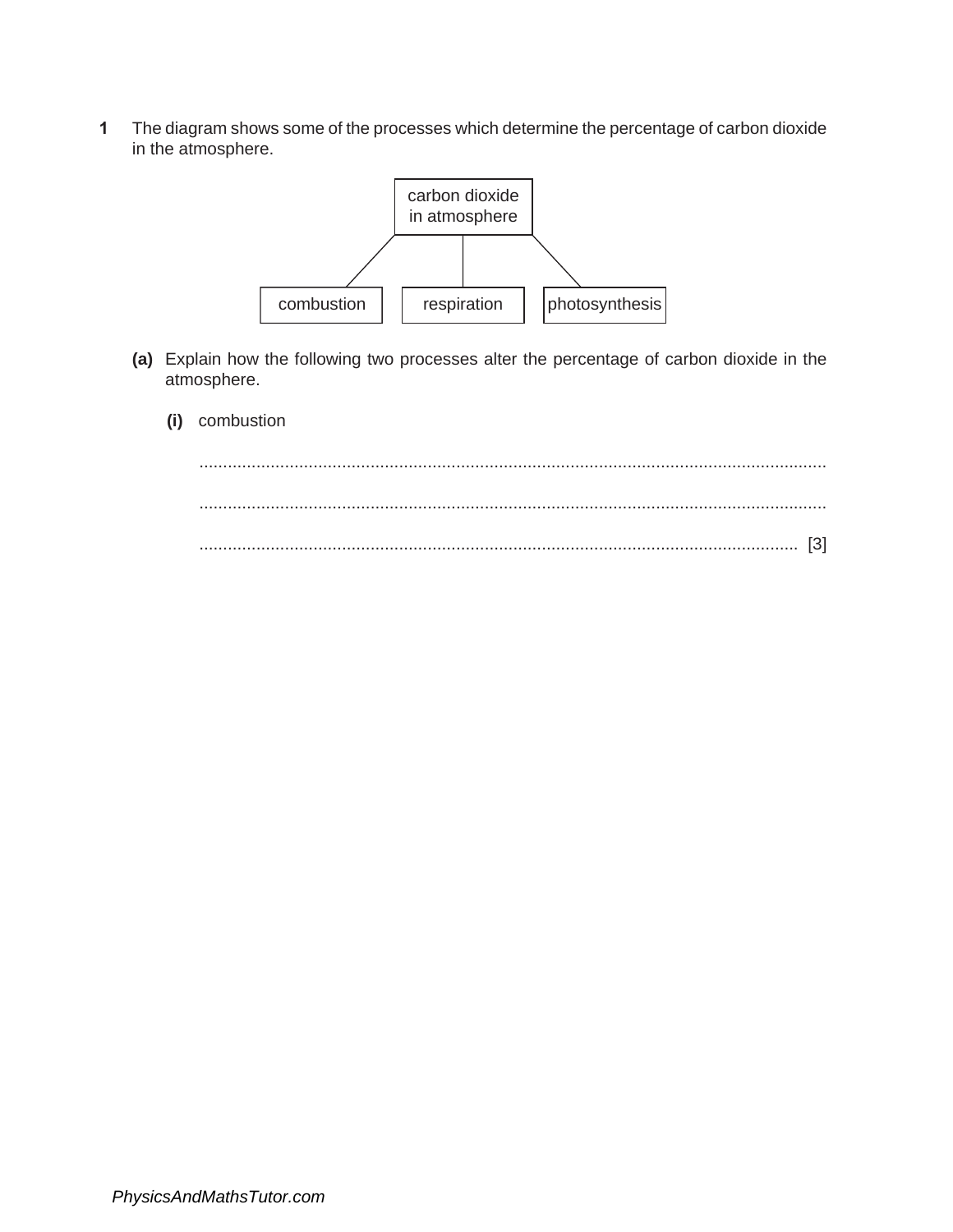(ii) respiration

- (b) Photosynthesis reduces the percentage of carbon dioxide in the atmosphere.
	- (i) Complete the word equation for photosynthesis.

| carbon dioxide | water |  |
|----------------|-------|--|
|                |       |  |

(ii) State two essential conditions for the above reaction to occur.

[Total: 10]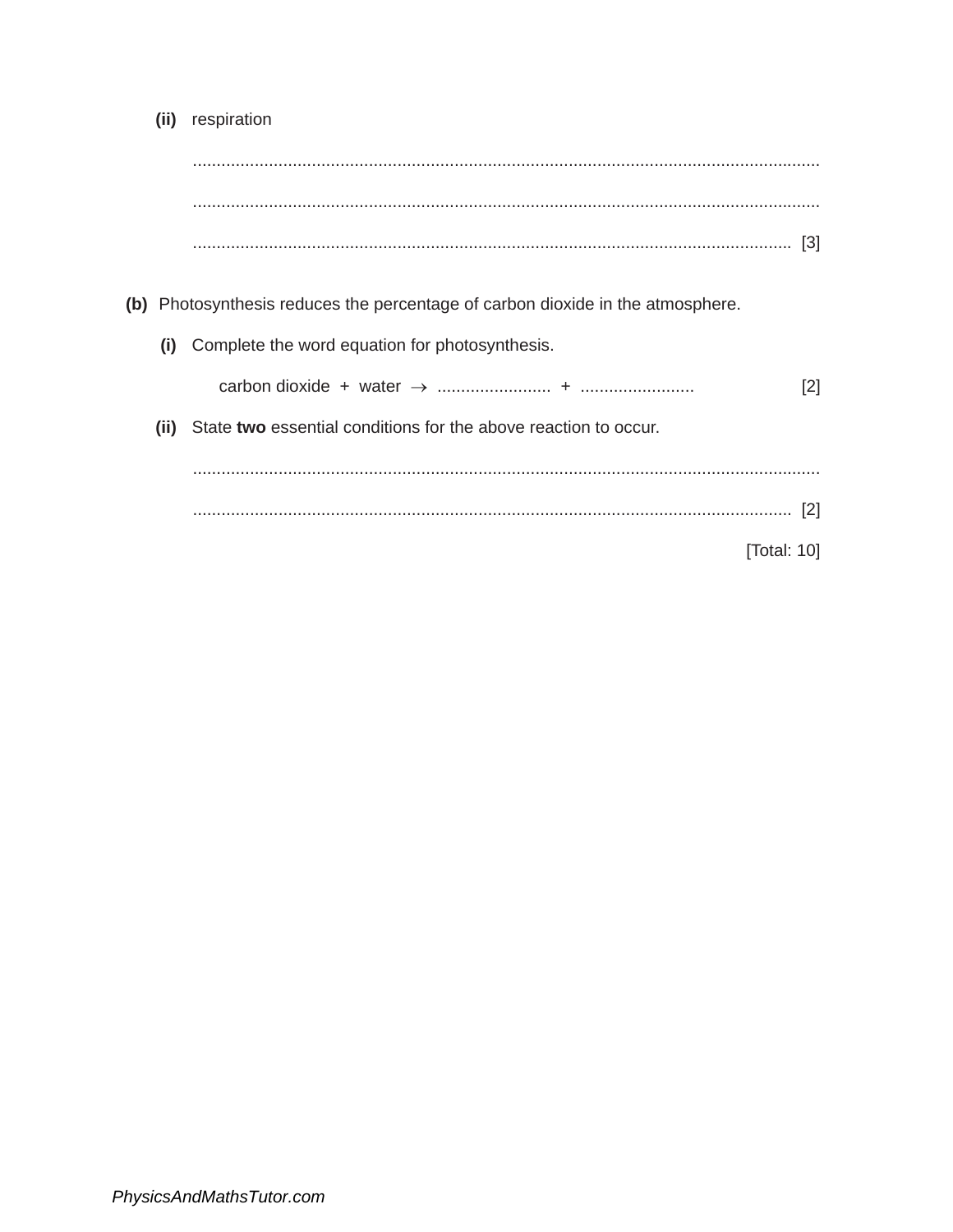- **2** Two important greenhouse gases are methane and carbon dioxide.
	- **(a)** Methane is twenty times more effective as a greenhouse gas than carbon dioxide. The methane in the atmosphere comes from both natural and industrial sources. **(i)** Describe **two** natural sources of methane. .................................................................................................................................... .............................................................................................................................. [2] **(ii)** Although methane can persist in the atmosphere for up to 15 years, it is eventually removed by oxidation. What are the products of this oxidation? .............................................................................................................................. [2] **(b)** How do the processes of respiration, combustion and photosynthesis determine the percentage of carbon dioxide in the atmosphere? ........................................................................................................................................... ...........................................................................................................................................

........................................................................................................................................... ..................................................................................................................................... [4]

[Total: 8]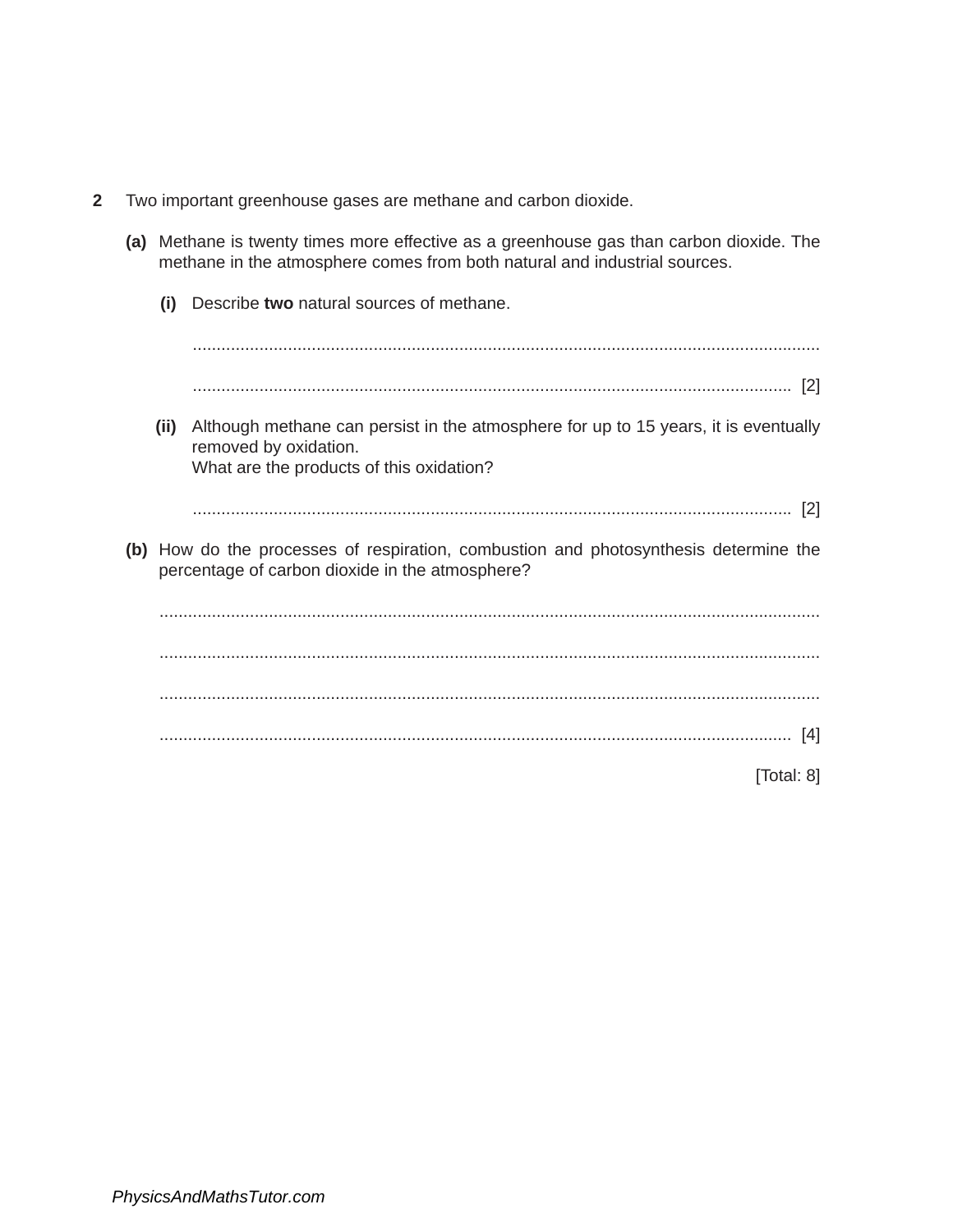**3** The diagram shows part of the carbon cycle. This includes some of the processes which determine the percentage of carbon dioxide in the atmosphere.



**(i)** Carbon dioxide is one greenhouse gas. Name another one.

.............................................................................................................................. [1] **(ii)** Explain the term *respiration* and how this process increases the percentage of carbon dioxide in the atmosphere. .................................................................................................................................... .................................................................................................................................... .............................................................................................................................. [3] **(iii)** Explain why the combustion of waste crop material should not alter the percentage of carbon dioxide in the atmosphere. .................................................................................................................................... .............................................................................................................................. [2] **(iv)** In 1960 the percentage of carbon dioxide in the atmosphere was 0.032% and in 2008 it was 0.038%. Suggest an explanation for this increase. .................................................................................................................................... .............................................................................................................................. [2] [Total: 8]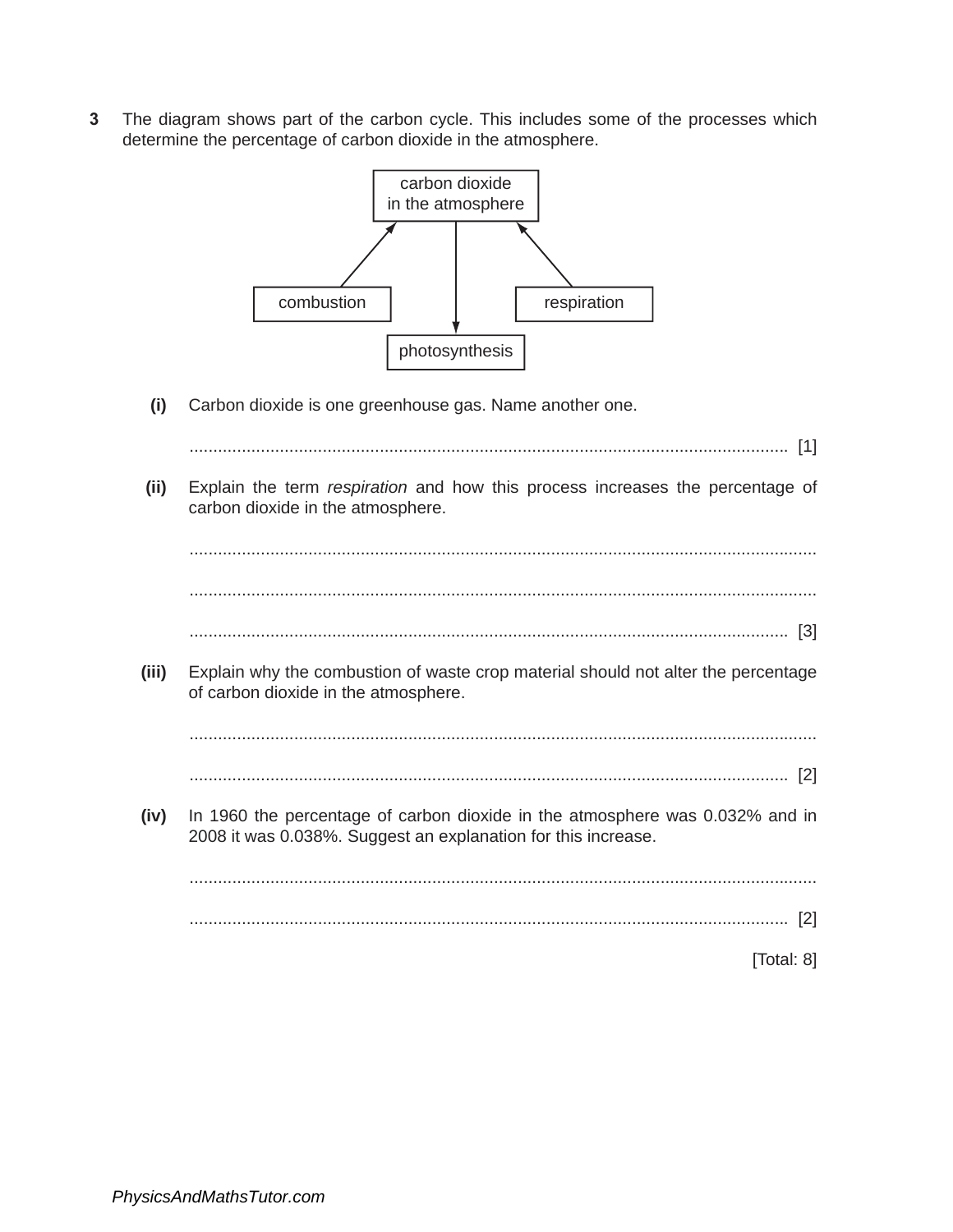**4** In the absence of oxygen, certain bacteria decompose carbohydrates to biogas. This is a mixture of gases mainly methane and carbon dioxide. Biogas is becoming an increasingly important fuel around the world.

A diagram of a simple biogas generator is given below. Typically, it contains biomass - animal manure, plant material etc.



.............................................................................................................................. [1]